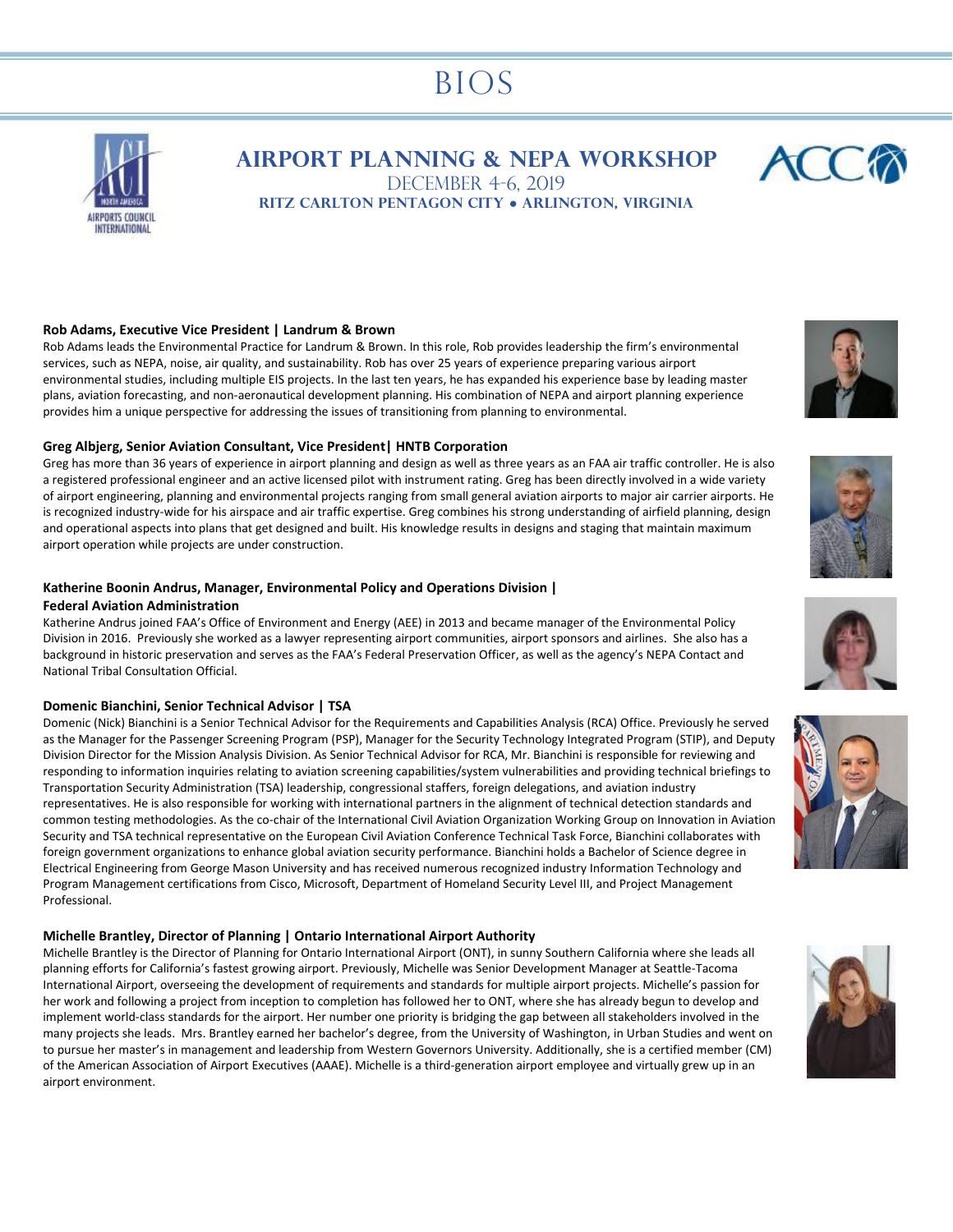# **Jeffrey W. Breeden, AICP, Airport Planner / PFC Program Manager, Washington Airports District Office | Federal Aviation Administration**

Jeff Breeden is an Airport Planner / PFC Program Manager at the Federal Aviation Administration Washington Airports District Office with twenty-nine years of airport planning experience. Jeff has been with the FAA for ten years managing airport planning projects and the PFC program for Maryland and Virginia. In addition he is an adjunct instructor at the FAA Academy in Oklahoma City for the FAA Master Plan Course. Prior to coming to the FAA, Jeff worked for several airport consulting firms over the course of nineteen years with experience in the preparation of airport master plans, environmental assessments and Part 150 Noise Studies.

# **Kane Carpenter, Environmental Manager | Austin-Bergstrom International Airport**

Kane is the environmental manager for Austin-Bergstrom International Airport. He is a licensed Professional Geologist in Texas and is actively involved in the Airport Cooperative Research Program. Kane was hired soon after the Austin airport opened in 1999 from the consulting community to develop and manage the airport's environmental compliance programs. He now oversees compliance, airport site permitting, airport resource management, drainage infrastructure and sustainable programs.

# **Thomas Cuddy, Environmental Protection Specialist | FAA Office of Airports**

Thomas Cuddy is an expert in transportation policy and development with experience on Airports, Highways, Rail, Spaceports, and other projects. He is the lead for FAA's airport sustainability initiative, promoting environmental principles and sustainability with industry and international partners through policies, research and development, and airport infrastructure financing. Since 2010, Tom has served on ICAO's Airports and Operations working group, part of the Committee on Aviation Environmental Protection. He has led FAA research studies on air quality, community engagement, and market-based climate scenarios, and has worked on numerous ACRP projects. In the past few years, he has applied this expertise to special assignments with the White House Council on Environmental Quality, the U.S. Global Change Research Program, and other organizations. Prior to Airports, Tom was with FAA's Office of Environment and Energy. In that position he provided national level guidance for all lines of business on environmental programs and policies, held the role of Federal Preservation Officer (FPO), and served as FAA liaison to the Office of the Secretary and several other inter-agency organizations. Tom holds a PhD from Columbia University and has worked in the public and private sectors as well as academia. Prior to joining the FAA he worked for ICF International, URS Corporation, and the University of Maryland.

# **Jennifer Dermody, Director |Jacobsen|Daniels (J|D)**

Jennifer Dermody is a Director of Planning for Jacobsen|Daniels where she leads a team of aviation professionals to provide superior planning services to both airport and FAA clients. Prior to joining J|D, Jennifer was a planner at the Metropolitan Washington Airports Authority and was responsible for all airfield and airspace planning for Reagan National and Dulles International Airports. Jennifer also worked for the FAA Eastern Region Airports Division and the New York Airports District Office. With over 25 years in the industry, Jennifer's varying roles in airport planning provide her a unique and well-rounded perspective to address complex aviation planning projects.

# **Steven Debban, P.E., National Resource Expert for Airport Design | Federal Aviation Administration**

# **Airports Engineering Division, AAS-100**

Steve Debban is the National Program Manager of the FAA's safety award-winning Runway Incursion Mitigation (RIM) Program. Steve is a civil engineer with a professional engineer's license in the Commonwealth of Virginia and a civil engineering degree from Michigan State University. He joined the FAA's Office of Airports, Safety & Standards in July, 2012. Before joining the FAA he worked as an airport and highway design consultant for over 15 years. With the FAA, Steve works on a myriad of programs but his focus is on airport geometry, spaceports/airports integration, aircraft/airport compatibility, 777-X airport integration, wrong surface event mitigation and research, and more recently the update to Advisory Circular AC 150/5300-13A, Airport Design. Steve is also a member of 2 ICAO committees: the Aerodrome Design Working Group and the Aerodrome Reference Code Task Force.

# **Kent Duffy, FAA Airports Planning & Environmental Division (APP-400) | FAA**

Kent Duffy is an operations research analyst in the FAA's Office of Airports, supporting initiatives related to airport capacity as well as technical and strategic planning. He servers as the FAA's National Resource Expert on Airport/Airspace Capacity. Prior to joining FAA, he worked in the consulting industry supporting large-scale airport development projects. Kent has a BS in Aeronautical Science from Florida Tech, and a Masters in Public Policy from George Mason University. He's also worked as a flight instructor.

# **Mary Ellen Eagan, President | HMMH**

As President, CEO, and Chairman of the Board of Directors of HMMH, Mary Ellen is responsible for providing strategic leadership for the company and management to establish long-term goals, strategies, plans, and policies. Ms. Eagan became HMMH's third President in July 2004 and was appointed CEO and Chairman in 2012. In addition to her corporate responsibilities, Ms. Eagan is principal-in-charge for some of the firm's most challenging projects, including noise studies for the Port Authority of New York and New Jersey and on-call consulting at a number of airports, including Boston-Logan and Los Angeles International. Her current assignments include noise studies at Newark, Teterboro, East Hampton, and Lantana Airpark. Ms. Eagan is very active in the industry, and is frequently recruited to speak on emerging airport noise issues at conferences in the US and internationally. Her leadership positions have included serving as Chair of the Transportation Research Board's Aviation Group, and the Airport Consultants Council. She is also actively involved with Airports Council International, currently serving as vice-chair of the Noise Working Group and a Business Partner to the ACI World Environment Standing Committee.













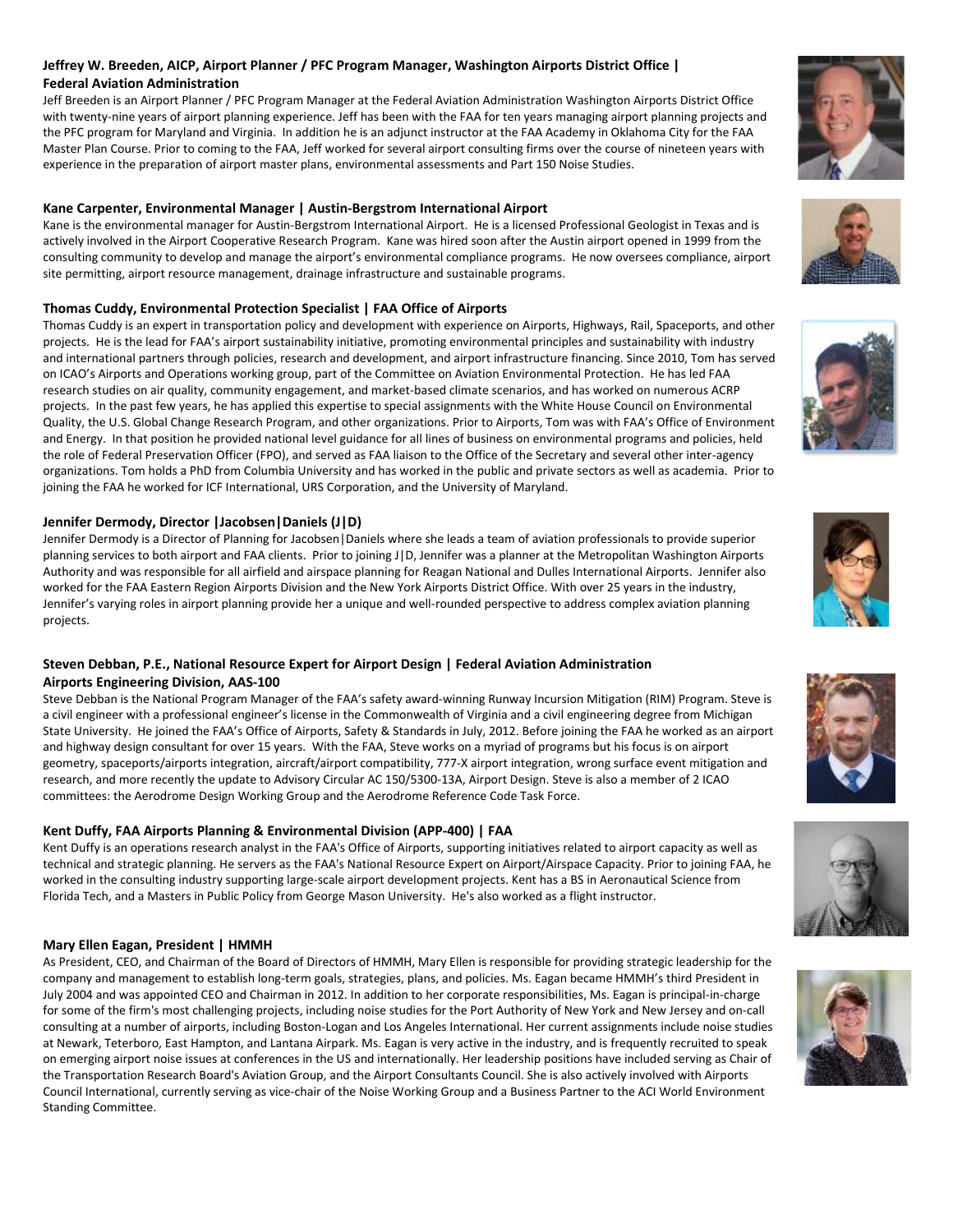#### **David Full, AICP, Vice President, Aviation Environmental Service Group | RS&H**

Mr. Full serves as RS&H's Environmental Planning Service Group Leader for aviation-related projects. He is responsible for the completion of environmental review and analyses in compliance with the National Environmental Policy Act as well as state environmental laws. He has prepared hundreds of CATEXes, more than 50 EAs, six EISs, and more than 20 Part 150 Studies for general aviation and air carrier airports throughout the United States. Current projects include an EA for the reconstruction of Runway 2-20 at Kahului Airport, an EIS for the replacement terminal at Hollywood-Burbank Airport, the EIS for the AirTrain at LaGuardia Airport, and the EA for the runway extension at Albert J. Ellis Airport. He has a Master of Urban Planning from the University of Washington and a Bachelor of Arts in Urban Planning from the University of Illinois.

# **Mike Hines, Manager, Planning and Environmental Division, Office of Airport Planning & Programming | Federal Aviation Administration**

Mike Hines has over 30 years of aviation planning experience. He is currently the Manager of the Planning and Environmental Division in the Office of Planning and Programming in the Federal Aviation Administration Office of Airports. This Division provides comprehensive guidance on airport planning including coordinating forecast review, managing the NPIAS, airport-airspace capacity analysis, and supporting the FAA's NextGen initiatives. The Division also helps airports implement the National Environmental Policy Act (NEPA) and other Federal environmental laws and regulations including airport noise compatibility planning (Part 150). Prior to joining the FAA Mr. Hines held several positions at the Metropolitan Washington Airports Authority (operator of Washington Dulles International and Ronald Reagan National Airports) including airport planner, environmental planner and Manager of the Authority's Planning Department. Mike also spent more than 20 years as an aviation consultant where he prepared airport master plans and conducted a variety of comprehensive planning studies and technical analysis for a diverse aviation customer base consisting primarily of large and medium size commercial service airports.

#### **Roger Johnson, Airports Program Executive | Jacobs**

Roger Johnson has over 40-years of construction, construction management, program management, engineering, environmental management and planning experience. Roger recently retired as the Deputy Executive Director of Los Angeles World Airports (LAWA) where he managed; planning, engineering, environmental and development for Los Angeles International Airport (LAX), Ontario International Airport (ONT), Van Nuys General Aviation Airport (VNY) and Palmdale Regional Airport (PMD). For the last 17 years of his career with LAWA he led the Airports Development Group. In this role he established and managed an organization that completed over \$8 billion in capital improvements with an addition \$3.3 billion of work in progress and approximately \$6.5 billion in procurement. Roger oversaw the City of Los Angeles' first use of Construction Management at Risk (CMAR) Design-Build (DB) and Progressive Design Build (PDB). He also oversaw the first Public Private Partnership (P3) procurements within the City. Throughout his career Mr. Johnson has directly led the planning, procurement and/or construction management of approximately \$18 billion of capital improvements on airports

# **Katie Lamond, P.E., Environmental and Sustainability Specialist | Port Authority of NY & NJ**

Katie is an Environmental and Sustainability Specialist within the PANYNJ Aviation Department. She provides NEPA, sustainability, and environmental compliance support for JFK International Airport, Newark Liberty International Airport, La Guardia Airport, Teterboro Airport, and New York Stewart International Airport. Prior to her current role, Katie was the Environmental Manager for JFK Airport. Before joining the PANYNJ, she was a consultant for 10+ years doing remediation and compliance work for environmental engineering firms.

# **John A. Lengel Jr., P.E., ENV SP, Vice President, Environmental Stewardship and Resiliency| RS&H**

Over the last 30 years, John has worked with dozens airports from large hubs to general aviation airports helping to solve environmental challenges. Through this experience, John has gained a holistic view of how airports operate, develop and conduct business. He brings an understanding of the nuances to successful airport management — safety, costs, environmental impacts, operational implications, airport development issues, management of assets, tenants and customer satisfaction. John leads RS&H's Aviation Environmental Stewardship and Resiliency service group providing tailored resiliency solutions and guidance. John also leads ACI's World Environment Standing Committee (WESC) Task Force on Climate Adaptation and is a participant in ICAO Working Group 2 Climate Adaption Tasks 6 and 7 helping to develop adaptation guidance for ICAO. In addition to individual airport-specific projects, John was a key contributor to industry-wide research publications including ACRP Report 147: Climate Change Adaptation Planning: Risk Assessment for Airports and ACRP Report 188: Using Existing Airport Management Systems to Manage Climate Risk.

# **Max Li | Massachusetts Institute of Technology**

Max Li is a PhD Candidate in the Department of Aeronautics and Astronautics at the Massachusetts Institute of Technology. Previously, he received a B.Eng in Electrical Engineering and Mathematics and a M.Eng in Systems Engineering from the University of Pennsylvania, both in 2018. His research interests include air traffic flow management, aviation systems modeling, and applied mathematics, particularly graphical models, geometric, and topological methods. He is a recipient of the 2019 Airport Cooperative Research Program (ACRP) Graduate Research Award, the 2019 Wellington and Irene Loh Fellowship, the 2018 FAA RAISE award, a NSF Graduate Research Fellowship, a Best Master's Dissertation Award, and best paper awards from the 2019 ATM Seminar and 2018 IEEE NAECON.

# **Kelly Moulton, Director | C&S Companies**

From general aviation to commercial service airports, Kelly Moulton has more than 15 years of aviation environmental, planning and project management experience. Her technical background includes airport master plans, airport layout plans, land use and facility planning, environmental planning under NEPA & CEQA, regional system planning, sustainability planning, FAA grant coordination, alternative project delivery and airport capital improvement planning. As a former airport employee, Kelly also provides unique perspective and insight having worked at airports of varying size and type facilities.









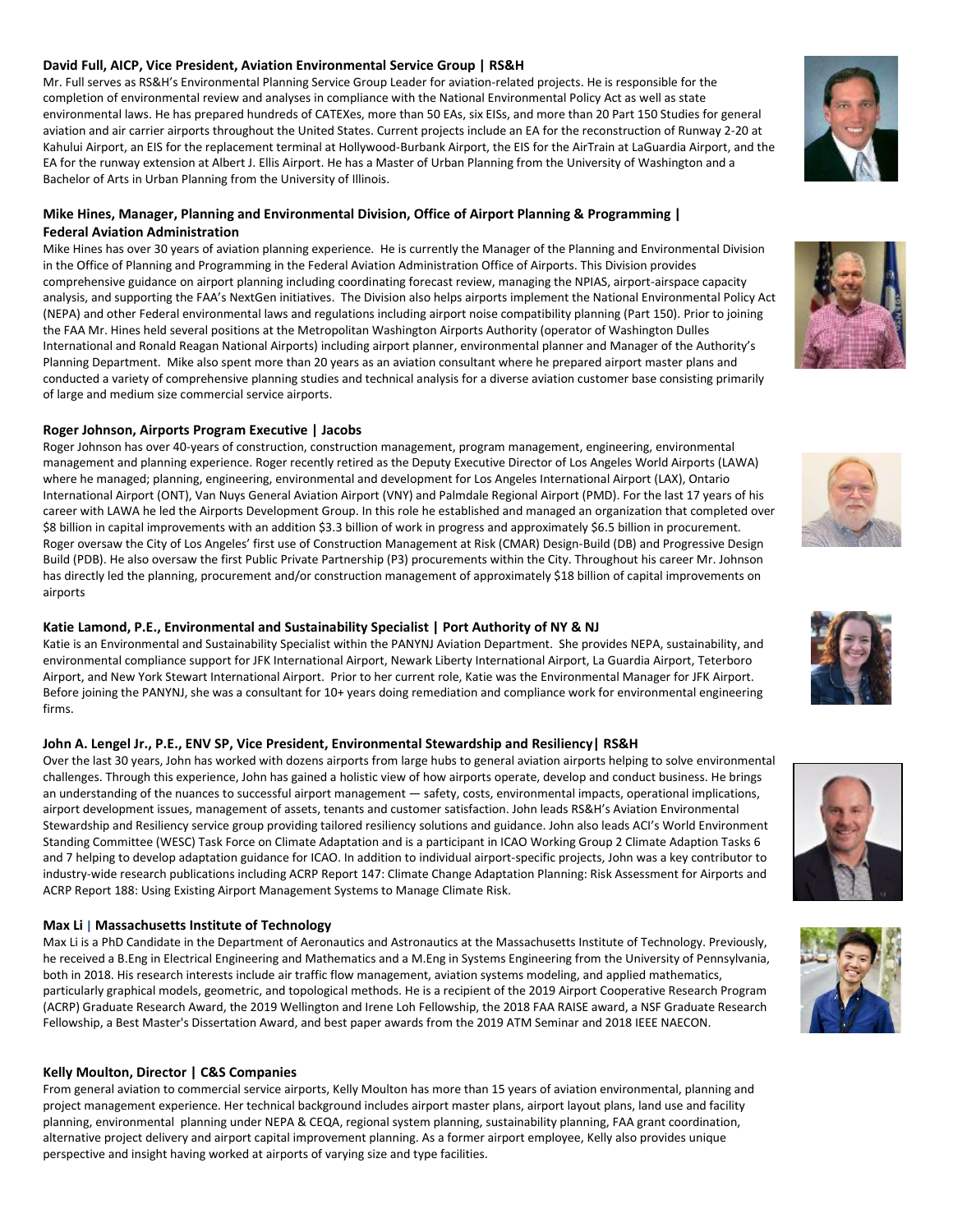#### **Gail Orendorff, Senior Attorney, Environmental Law Branch | Federal Aviation Administration**

Gail Orendorff is a Senior Attorney and Acting Branch Manager of the Headquarters Environmental Law Branch in the Airports and Environmental Law Division of the Office of Chief Counsel. Ms. Orendorff has been with the FAA since 2003, and has a background in environmental litigation and environmental law compliance. She has worked extensively with the Office of Airports on environmental approvals for airport development projects, as well as policy matters for the Airports Line of Business. Prior to joining the FAA, Ms. Orendorff worked for the Department of Justice's Environmental and Natural Resources Division, where she defended federal agencies' compliance with environmental laws and regulations.

#### **Chris Oswald, Senior Vice President, Safety & Regulatory Affairs | ACI-NA**

Chris Oswald is the Senior Vice President for Safety and Regulatory Affairs at ACI-NA. He advocates for airport operator interests in airport technical and regulatory forums in the U.S., Canada, and internationally. With the support and involvement of ACI-NA member airports, Mr. Oswald also develops best practices, policy positions, and technical guidance for the North American airport community. Oswald has over 25 years of experience in the airport industry. Prior to joining ACI-NA in 2008, he was with LeighFisher, where he led the firm's airfield/airspace practice area and was responsible for managing numerous airport master plans, airspace planning studies, airfield improvement & capacity enhancement studies, and benefit-cost analyses. He has also worked for AvAirPros and P&D Consultants.

#### **Melinda Pagliarello, Senior Director, Environmental Affairs | ACI-NA**

Melinda Pagliarello is Director, Environmental Affairs at ACI-NA. In this role, she has primary responsibility for ACI-NA's activities in aviation environmental matters and sustainability. She monitors and reports on international and federal agency actions, programs, requirements, research and regulations affecting environmental matters for airports and aviation at North American airports. Specific areas of focus within Melinda's portfolio include airport noise; land use policies; air and water quality; airport sustainability initiatives; wildlife and natural resources management; and the range of environmental regulations, policies, and procedures that affect airports in the U.S. and Canada. Melinda has more than 15 years of experience in the airport industry. Prior to joining ACI-NA in 2017, she was with Booz Allen Hamilton, where she led projects for the FAA's Office of Environment and Energy, and Systems Operations, as well ACRP projects related to air quality and common performance metrics. Melinda has also worked for LeighFisher, PBS&J, and Landrum & Brown.

#### **Brad Rolf, PE, National Practice Leader- Aviation Environmental | Mead & Hunt, Inc.**

Brad Rolf has more than 20 years of experience as an aviation planner. His responsibilities are concentrated in the preparation of planning and environmental documentation, including environmental impact statements (EISs), environmental assessments (EAs), environmental review analysis in support of categorical exclusions greenhouse, gas (GHG) inventories, sustainability programs, and FAR Part 150 studies. Additionally, Brad leads Mead & Hunt's aviation services, including planning and environmental, for the Rocky Mountain and south central regions.

#### **Frank Smigelski, Senior Environmental Specialist| FAA Washington Headquarters, Airport Planning and Environmental Division**

Frank has 32 years of experience performing environmental work with the federal government. Frank joined the FAA in 1996 and has worked for the New England Region, the Washington Airports District Office and HQ. He has also worked for the Army Corps of Engineers and the Volpe National Transportation Systems Center. He has experience in NEPA work including approximately 30 Environmental Impact Statements and many Environmental Assessments. Frank helps develop environmental policy, such as FAA's Order 1050.F Environmental Impacts: Policies and Procedures and the Airports CATEX SOP. Prior to his federal service he taught middle school Physical Science in Roanoke, VA. He holds a Bachelor of Science in Biology from Roanoke College in Salem, Virginia and a Master of Science in Engineering from the University of Massachusetts, Lowell.

# **Mary S. Smith, PE, Senior Vice President | Walker Consultants**

Mary Smith is widely acknowledged as one of the leading parking planners in the world. She has been with Walker Consultants for 43 years, and authored many publications with her latest book, the 3rd Edition of Shared Parking coming out next month. In the past few years, Mary has been heavily involved in researching and speaking on the impact of ride-hailing and autonomous vehicles on parking.

#### **Katie van Heuven, Partner | Kaplan Kirsch & Rockwell LLP**

Katie van Heuven is an expert on a broad range of environmental and land use issues who specializes in airport and transportation projects. She frequently advises clients on projects involving federal environmental reviews under the National Environmental Policy Act and related local land use regulations. Katie has extensive experience advising airport sponsors on matters involving compliance with Federal Aviation Administration rules and regulations applicable to planning and environmental review for major airport projects. She provides strategic counsel to numerous airport sponsors on matters related to compliance with federal grant assurances, drafting minimum standards and rules and regulations, and securing FAA approvals related to land acquisition and development. Katie has also litigated airport cases in multiple federal courts of appeal.

# **Mary L. Vigilante, President | Synergy Consultants, Inc.**

Ms. Vigilante has over 40 years of experience in with conducting environmental studies focused on our nation's airports. Her experience in airport environmental planning is unusually diverse and includes preparation of:

- National Environmental Policy Act (NEPA) documents and documents to meet state NEPA-like equivalents;
- Greenhouse gas inventories, climate action plans, air quality assessments/clean air act conformity, and air quality planning;